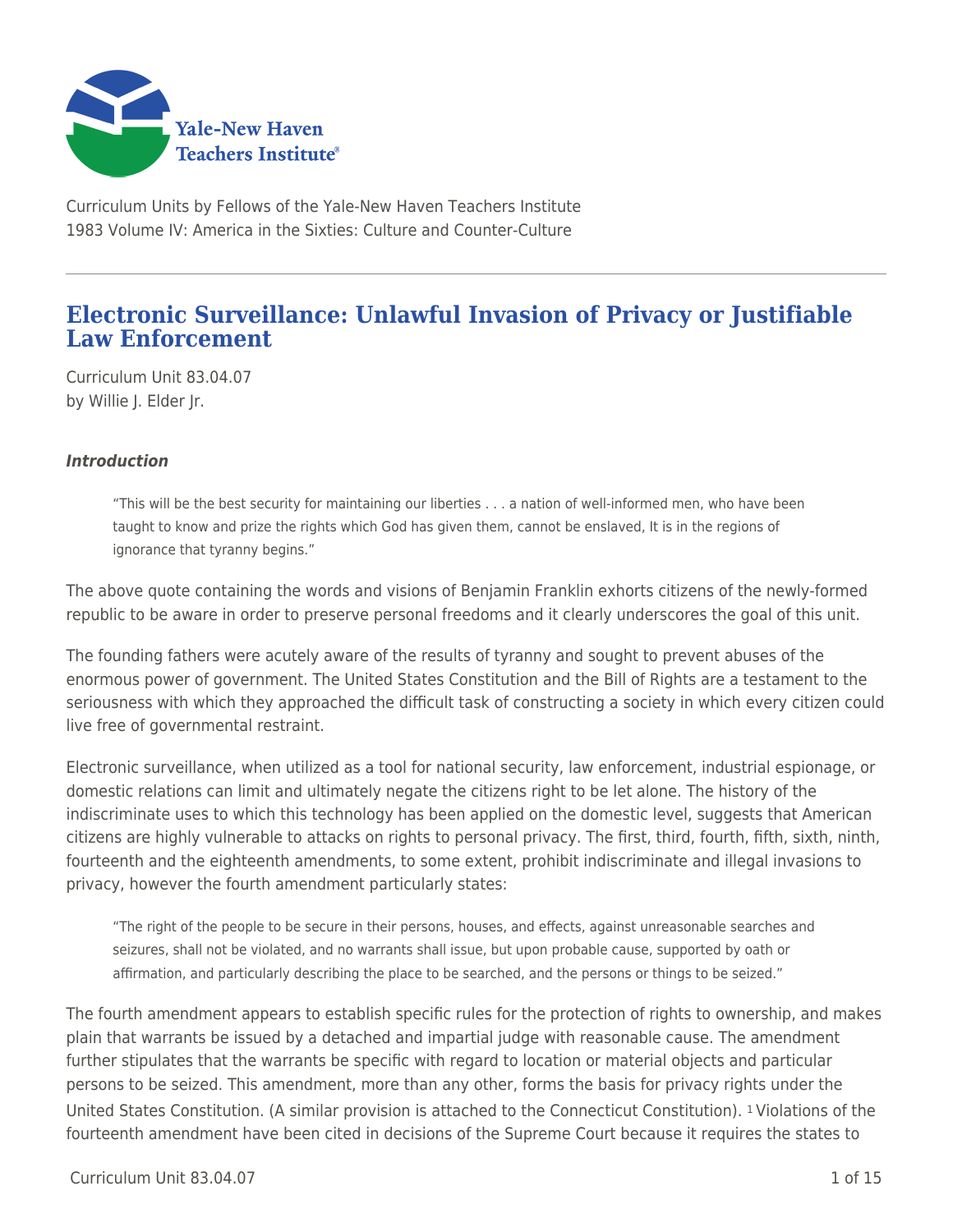honor and protect the constitutional rights of all United States citizens and contains the all important "due process" clause. It is largely due to the Supreme Court's interpretation of these amendments in matters relating to personal privacy that the spectrum of civil rights has expanded. It is true, however, that the first amendment was and is the basis for privacy in reference to free speech, associations, and rights to dissent. The fifth amendment might be useful because it guards against self-incrimination and includes the right to remain silent yet the court has held that defendants are not compelled to speak by law enforcement officers in electronic surveillance matters; that any speech overheard is given freely. Only the first and sixth amendments have been applied to decisions of the court related to the issues of invasion of privacy. 2 But may yet play important roles in coming decisions. (See 18th amendment)

This unit provides a framework for having students acquire a broad base of knowledge concerning the use of electronic surveillance and rights to privacy. This unit is designed for use with students in grades six through twelve. For example, teachers can apply this unit to the study of the Fundamental Orders and State Constitution as part of Connecticut History. The topic, electronic surveillance, can lead to a wider understanding and appreciation of the intent of the framers of both important documents. At the middle school level this unit can be used in social studies to study and observe American culture, ideas, and institutions. On the high school level, this unit can be adapted for use in the study of United States history and current events. It is possible to use the unit to improve students' reading and writing ability in all of the above grade levels. Much depends on the particular skill areas of the unit emphasized by the teacher and the immediate and long range goals of instruction. As much can be said of the length of time needed to complete the plan of instruction to be outlined—although four to five weeks is the suggested time allotment. Although most high school level textbooks contain documents and facts necessary and helpful to meet the goals of the unit, other sources are suggested which may require duplication of brief excerpts of selected material.

## *The Devices and Their Uses*

The use of electronic devices to keep watch over a person has advantages for law enforcement. It can be a means to prevent detection so as to be able to freely observe and gather information on dangerous or suspicious individuals and organizations. On the level of espionage, it can aid in the accumulation and assessment of information foretelling hostile actions directed against the United States. Manufacturing and corporate concerns have used electronic devices to gain trade and marketing secrets as well as to monitor employees. Intense competition and jealously have provided the rationale for electronic snooping among private citizens. Large-scale gambling operations could suffer at the hands of a bettor privy to otherwise inaccessible information. The same could be said for the campaigning officials and the stock market. In essence, electronic surveillance offers the possibility to gather information on anyone, at anytime, for any duration. An identification of five such devices may provide a basis for the conclusion.

1. Wiretapping—The deliberate use of electronic or electrical equipment to intercept the oral communications of non-consenting parties by a third party. Although the means vary, the most sophisticated techniques involve a connection to the wires that conduct the communication at a central junction box, allowing the tapper the luxury of an extension to the desired wire. 2. Bugging—Involves the placement of a miniature electronic device to overhear conversations. It is attractive because, unlike wiretapping, it can pick up many conversations if strategically planted.

3. Pen register—is an electronic device that can be placed on a telephone line and identifies the telephone number of calls made from a suspects phone. This device is frequently used by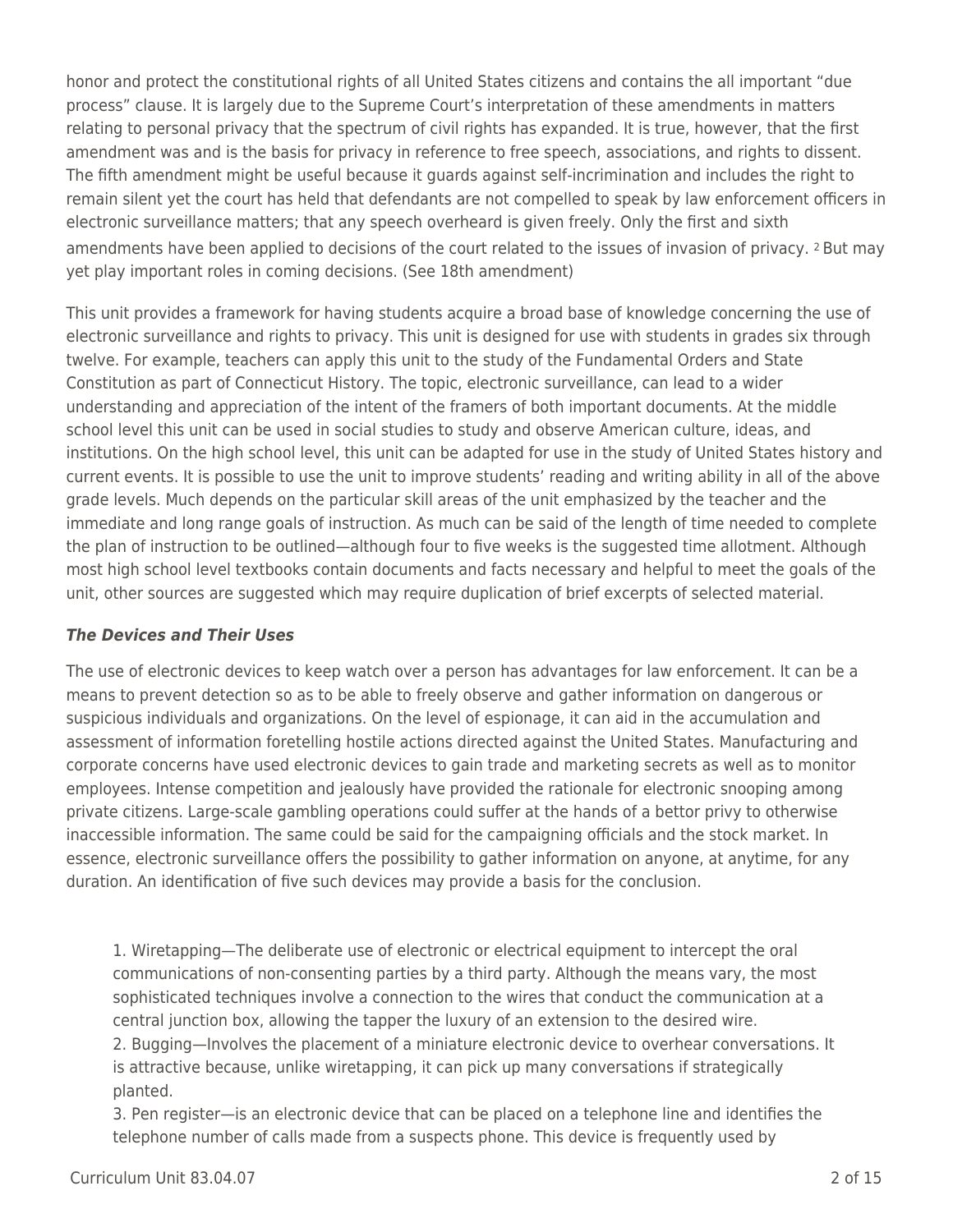telephone companies to detect fraud and harassment.

4. Photographic surveillance—refers to the use of audio-visual equipment to photograph individuals. The Abscam scandal and others furnish a vivid illustration of the use of circuit television to gather incriminating evidence.

5. Wired agents and informers—this technique involves the "wiring" of an agent, informer, or consenting party to overhear and sometimes record conversations. Controversy centers around the manner in which the wired individual gathers evidence. The Supreme Court in its U.S. vs. White 401 US 745, 1971 majority decision held that consent by an involved party, did not violate the fourth amendment nor required a warrant because the suspect had no reason to expect privacy.

There are numerous devices employed, to long to list here. It is hoped that reader will refer to Westin's Privacy & Freedom for a fuller description.

## *Goals and Strategies*

This section discusses the goals and strategies for this unit. Beyond the overall goal of an enlightened understanding of civil rights, performance or skill objectives are of equal importance. The terms skill objective is meant to describe those skills students will acquire through interaction with the material and they may vary. The lesson plans suggested are developmental and sequentially based and are not steadfast. They have meant to direct teachers to an approach which is largely value-oriented.

The basic strategy to meet the goals of awareness and skill development will include a varied sort of activities discussed below.

## 1) Student Survey

A survey will be utilized to assess attitudes, values and knowledge concerning rights to life and liberty. This instrument will have a two-fold purpose; diagnosis and evaluation. The manner in which the survey is constructed and the content should be reflective of the goals of instruction. On the performance level such surveys can be used to enhance standardized test-taking proficiency. It can be used with the answer sheets usually employed in criterion—referenced testing and can have a reasonable time limit. Moreover, analysis of results can aid the student to 1) speak publicly with confidence; 2) listen courteously; 3) distinguish fact and opinion 4) develop empathy for the plight of other 5) think critically and hypothetically; and 6) among other skills, make generalizations. An important intellectual development area used with this survey is the ability to focus. In this case the student examines his or her values, attitudes, and knowledge with regard to personal privacy.

## 2) Implementation

Implementation of a writing workshop in which students employ specific writing forms.

Grade-level considerations will color the forms of written expression. For example, lower grade teachers may

 $C$ urriculum Unit 83.04.07  $\qquad$  3 of 15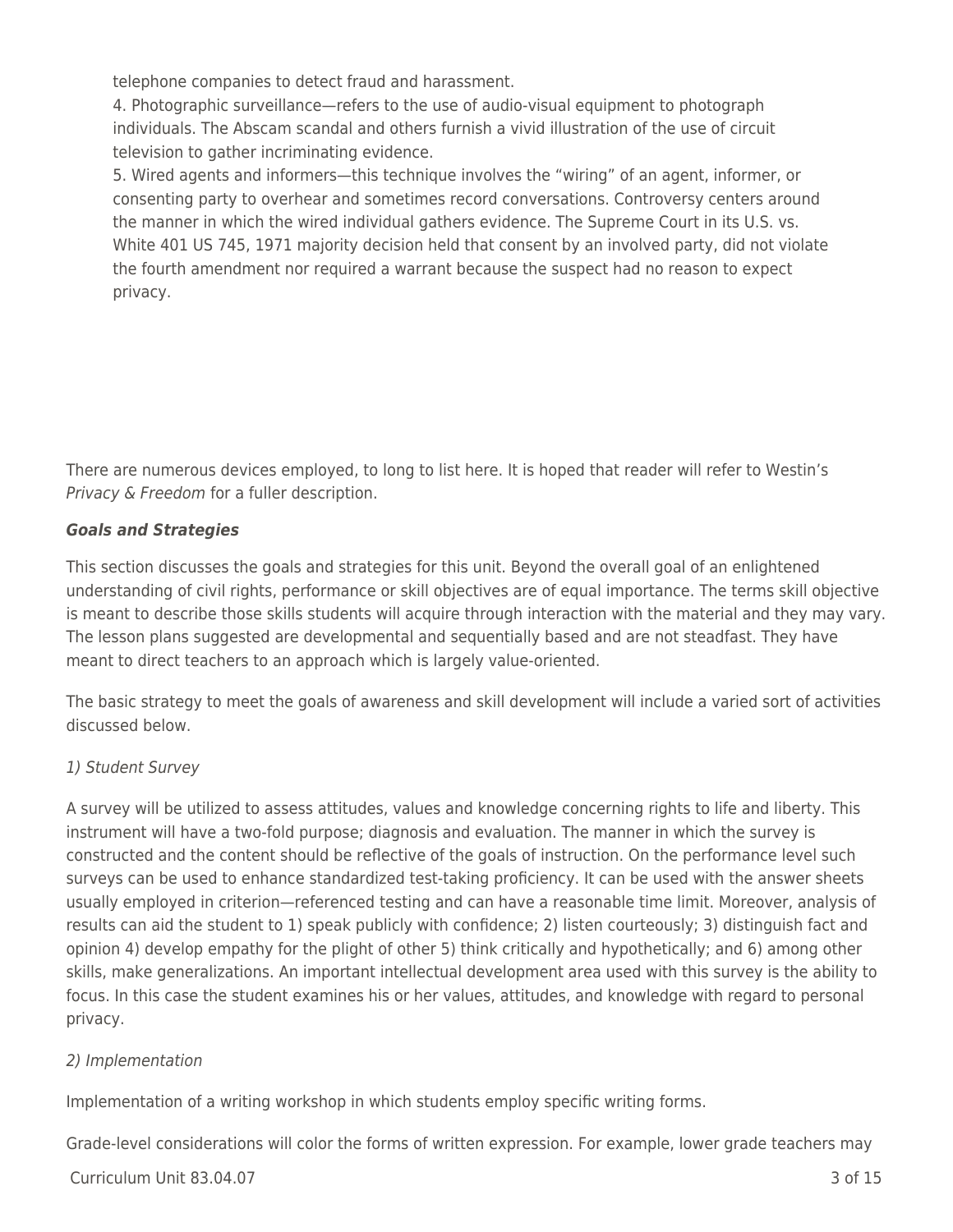be concerned with structure and form whereas upper grade teachers may focus on expository writing and research skills. Journals can be used, poetry can be written, songs composed and newspaper articles generated. It is suggested that teachers develop a checklist of forms to be mastered so as to allow for individual needs. When a student masters a specific form in expressing his ideas he moves on to the next exposure. Academic skills include:

- 1. vocabulary development
- 2. increased options for students in selection of appropriate modes for written expression
- 3. use of dictionary and other references materials
- 4. ability to proofread
- 5. Listing and
- 6. classifying information

The key intellectual development here is organization. It is vital for teachers to provide the needed motivation for written expression by fostering an accepting classroom environment which features lofty expectation and emphasizes effort and creativity.

## 3) Learning Activities

Learning activities are experiences which involve students in the material. Students learn in a variety of ways, (for example, visual or graphic aids, auditory, manipulation, etc.) and every attempt to accommodate the varying needs of the learner should be employed. Examples of such activities are viewing films, field trips, speaker bureaus, interviewing, role-playing, visual art work, display counters, demonstrations, etc. Students are encouraged to take advantage of these activities and experiences not only to increase their knowledge of themselves and the society they live in but to become informed participants. Discussion admittedly should be used to reveal and clarify facts, ideas and concepts, and not always a teeth pulling evaluative exercise. Students should learn higher level thought processes through discussion. Examples include extrapolating, abstracting, formulating hypotheses, generalizing, analyzing, categorizing, reaching conclusions, etc. The development of these skill areas are not limited to discussion but other learning activities as well. Obviously, one must sequence discussion and other learning activities in incremental fashion moving from the concrete to more advanced areas.

## *Background*

Electronic surveillance refers to the overhearing or seeing of individuals and employing electronic or electrical devices to do so. The evidence or information, usually predominately innocuous, is used to determine if probable cause exists to warrant further action. The use of varied methods of this technology dates back to the mid-19th century. Since that time, it has been used by state and congressional investigative committees, the National Security Agency, the U.S. Postal Service, the Treasury Department, Internal Revenue Service, the military establishment, the Central Intelligence Agency, manufacturing and corporate concerns, private

 $Curir$  Unit 83.04.07 4 of 15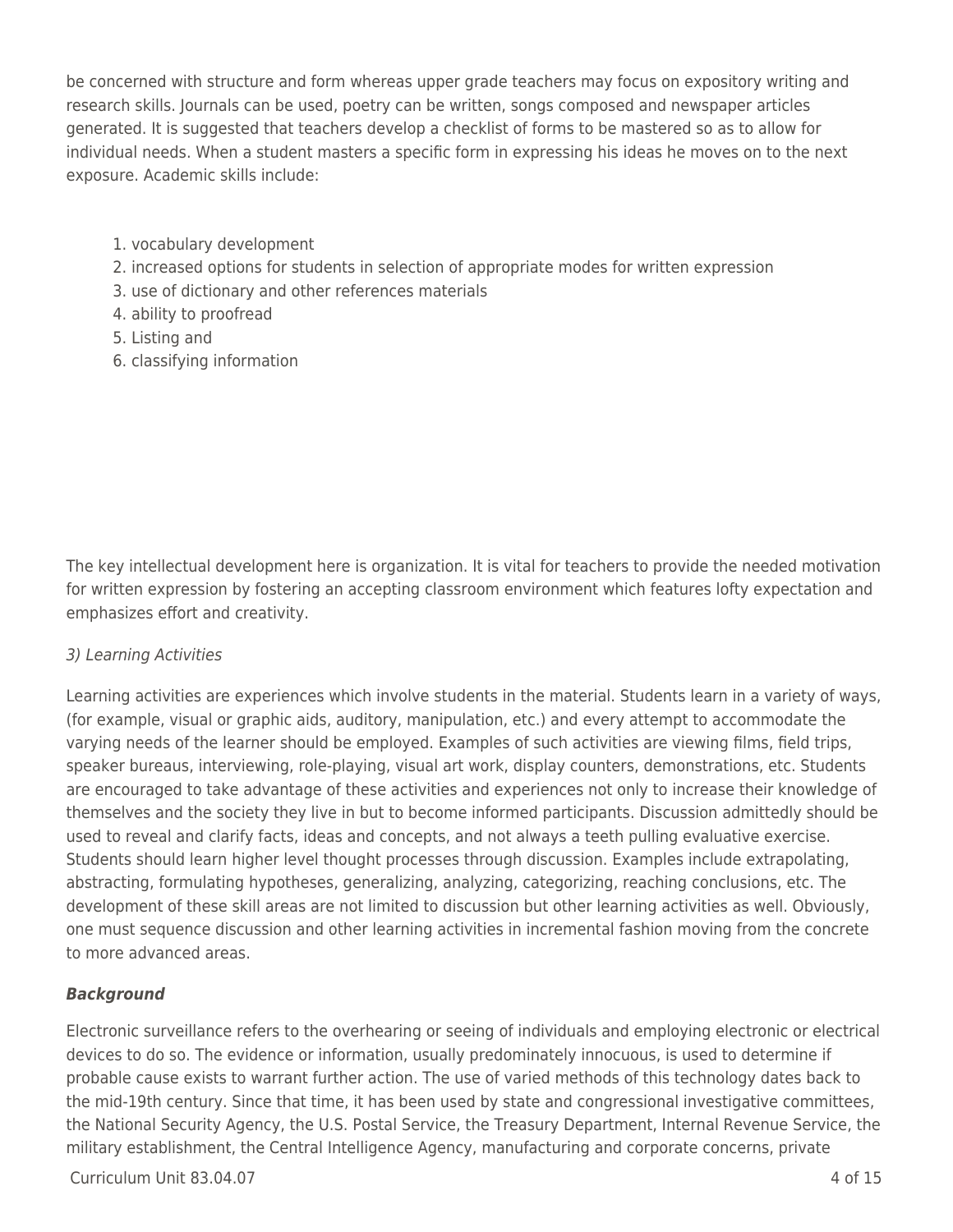detective services, and private individuals. As the technology gravitates to greater heights, the concomitant debate centers on a compelling state interest versus the need for safeguards to ensure the provisions of both federal and state constitutions. This debate reached a crescendo during the post-Watergate era resulting in new legislation and adherence to the laws governing the use of electronic surveillance. Abscam reminds us that electronic surveillance is still very much a tool in the government's arsenal to ferret outlaw-breakers and to detect and prevent crime. The basic question seems to be the extent to which the intelligence community can employ non-conventional methods of law enforcement to check crime while at the same time preserve domestic tranquility—and not trample upon constitutional rights. A major argument against the use of these extraordinary means suggests that electronic surveillance violates the very rights it purports to protect.

In actual terms, what is electronic surveillance? Webster defines electronic as

1. Of an electron, 2. Operating, produced, or done by the actions of electrons or by devices dependent on such action. Surveillance according to Webster is: 1. Watch kept over a person esp. one who is a suspect or prisoner 2. Supervision or inspection.

The use of electronic or electric methods to keep watch over persons or organizations, termed "physical surveillance", has obvious advantages for law enforcement. It is a means to prevent detection so as to be able to observe suspected individuals in normal, uninhibited states to gather possibly useful datum. The techniques and methods of electronic eavesdropping, offer the possibility of gathering evidence which would otherwise be unobtainable.

The interception of wire communications is almost as old as the inventions of the telegraph and telephone. Some evidence suggests interception of where communication had occurred before the Civil War, when both Confederate and Union agents tapped telegraph lines. The late 1800's witnessed the inventions and use of the microphone, dictograph recorder, and hidden cameras to conduct surveillance, usually by private detective agencies. As the number of immigrants traveling to the United States increased (roughly thirteen million between 1880-1940) concern arose over foreign subversion particularly during the Bolshevik Revolution. Private detective agencies and vigilantes were employed to monitor specific European groups and radical dissenters. Labor conflicts increased tensions along with bombings and other incidents of sabotage culminating in the Post World War I Palmer raids when the government rounded up as many as 6,000 enemy aliens and supposed subversives on evidence gathered largely through electronic surveillance means. Wiretapping was the principal source of gathering data by police during prohibition and under Harding's corrupt administration, was used by the Federal Bureau of Investigation for partisan political purposes. As the attention of the 1930's was focused on radical politics and foreign activities abroad, the FBI was given sole authority to conduct electronic surveillance on the domestic front. Wiretapping, under Roosevelt's direction, became widespread with no effective legislation to control it's use. After World War II, domestic intelligence was institutionalized. Wiretapping and other forms of electronic surveillance became big business as manufacturing concerns produced more elaborate and efficient means of eavesdropping. Moreover, planted bugs and wiretapping were used extensively in the 1940's and 50's to monitor the threat of internal subversion at the hands of Communists. President Truman reaffirmed the intelligence gathering function of the FBI with a directive in 1950 which broadened the agency's authority to conduct electronic surveillance. In 1953, the Internal Security Section, directed by J. Edgar Hoover, was elevated to divisional status as Eisenhower issued an executive order which essentially strengthened that of his predecessor.

The Civil Rights Movement during the sixties and the Vietnam War protests of the late sixties and early seventies involved the extensive use of physical surveillance to monitor alleged subversives, particularly those suspected of having links to foreign powers. In 1967, for example, Attorney General Ramsey Clark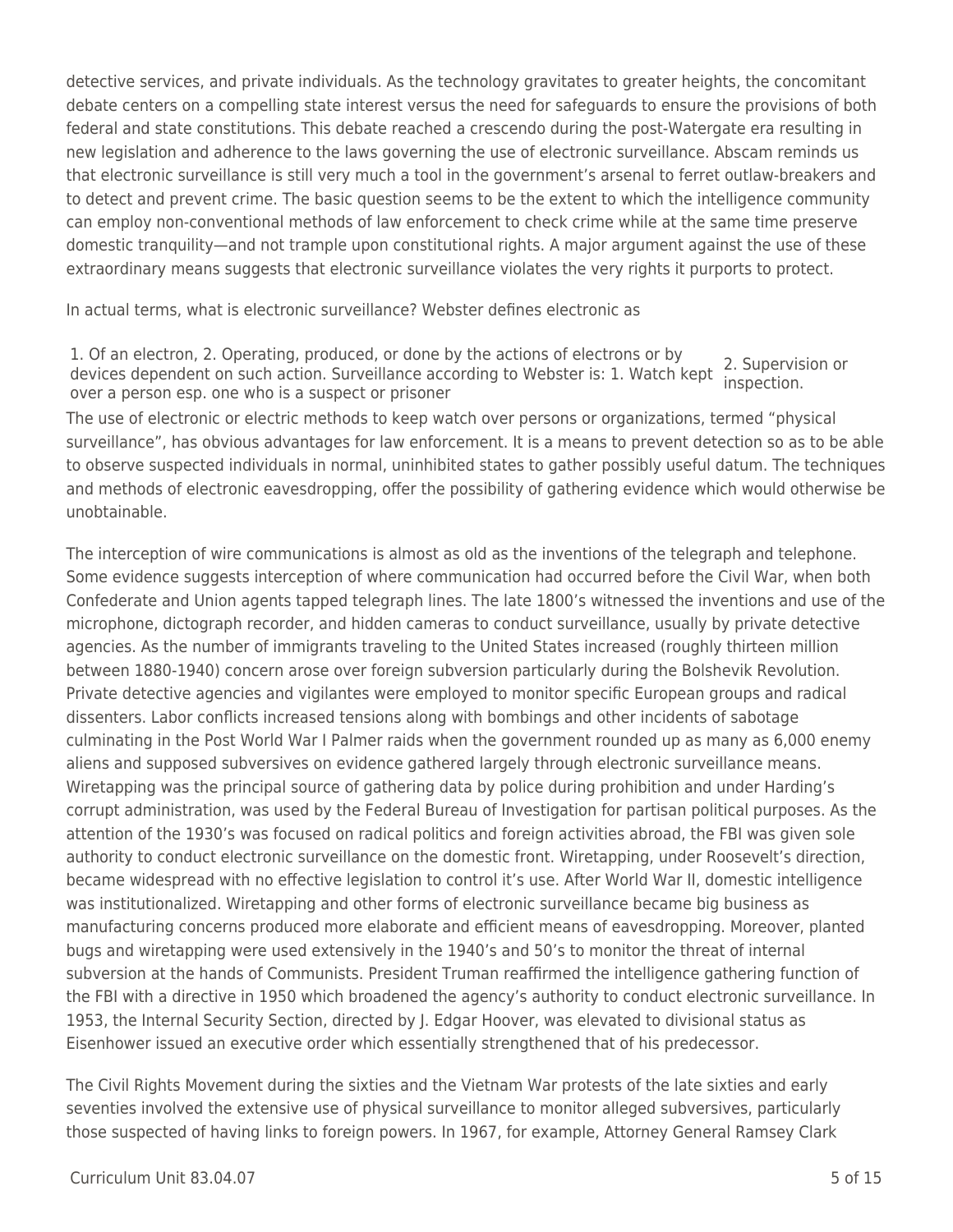fearing a grand scheme to overthrow the government, created the Interdivisional Intelligence Unit (I.D.I.U.). It's main function was to utilize computer facilities to assemble data on organizations and individuals. Governmental agencies used electronic surveillance techniques including surreptitious entry on the domestic scene to initiate and carry out special programs directed against supposed subversives. Such includes the FBI, CIA, and Army, aided by the Treasury Department, Internal Revenue Service, and Postal Service. State and federal legislative bodies have also saw fit to use the technology to gather information.

The public indignation generated by post-Watergate revelations led to a decrease in intrusive operations and forced the Attorney General to scrap his list of targeted subversive persons to be interned if violent overthrow appeared imminent. The CIA was limited to foreign affairs, 5 and the IRS directed its field offices to not use snooping equipment. The other agencies also made visible policy changes or were limited to specific criminal investigations.

The Reagan administration has attempted to renew the use of the intelligence machinery to combat terrorism, Soviet encroachment, and internal subversion. More importantly measures have been proposed to:

1. Limit the effectiveness of the Freedom of Information and Privacy Act 2. establish a standing congressional counter-subversive legislative committee to deal with matters of internal subversion such as the House Un-American Activities Committee.

This shift will undoubtedly ease restraints placed on the warrantless use of electronic surveillance and will have the effect of encouraging manufacturers of such devices to refine and further advance present technology. The history of wiretapping and bugging illustrates that 1) during periods of internal or foreign dissent, this technology has been vigorously applied with greater prevalence and frequency; and 2) as advances in snooping unfold, there is an increased need for legislation and judicial restraint to protect innocent citizens.

## *The Supreme Court and Federal Legislation*

The Supreme Court in Olmstead v. United States 277 U.S. 438 SCT. 564 72 L.ED. 944 (1928), held that wiretapping was not a violation of the fourth amendment. The petitioner had also cited violation of the fifth amendment, arguing that he was not allowed to exercise his right to silence with regard to self-incrimination. The 5-4 majority in an opinion written by Justice Taft, reasoned that since no physical entry upon the physical premises occurred, no search had been conducted, The 4th amendment, in the majority view, was limited to objects seized, not as intangible as conversation. The opinion held that there was no fifth amendment violation because the defendant was not compelled to talk and in fact, never relinquished the right to remain silent. The rule of physical intrusion upon constitutionally protected areas guided the reasoning of the court in subsequent cases, however, it is important to mention the dissenting opinions expressed by Justices Brandeis and Holmes. Brandeis in his dissenting opinion acknowledged the eventual sophistication of methods of law enforcement and questioned whether the constitution afforded protection against invasions of privacy. Brandeis insisted that wiretapping was indeed a search and the words overheard had been seized. Justice Holmes described the practice as "dirty business" and warned that the government should not resort to such practices to preserve the freedom. In Olmstead the court declined over justice's Brandeis and Holmes dissent, to apply a literal interpretation of the 4th amendment. Evidence gathered through the use of hidden devices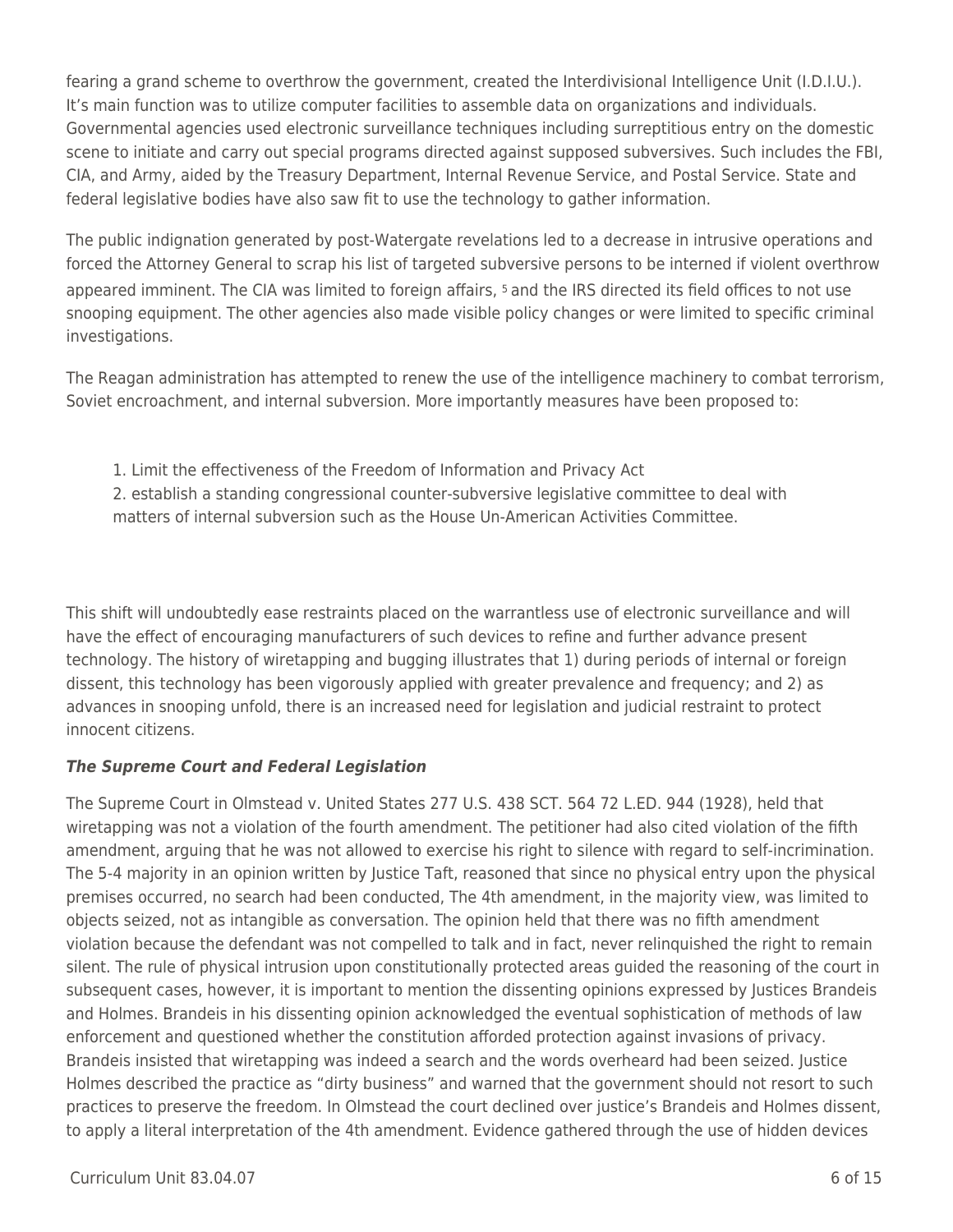was not deemed a search and physical trespass of a constitutionally protected area was vital to find a fourth amendment violation.

In Goldman v. United States 316 U.S. 129, 62 SCT 993, 86 L.E.D. 1322 (1940) the court applied the doctrine of physical trespass in concluding that a non-telephonic device placed against a wall was not intrusion upon a constitutionally protected area. The Olmstead-Goldman doctrine guided the courts reasoning in subsequent decisions relating to the use of electronic surveillance to gather evidence. This doctrine prevailed until the Katz decision in 1967.

The Supreme Court undoubtedly looked to Congress to enact legislation which would regulate and at least clarify the allowable uses of electronic surveillance. In 1934, six years after Olmstead, Congress enacted 47 U.S.C., section 605 of the Federal Communications Act, which provided that "no person not being authorized by the sender shall intercept any communication and divulge or publish the existence, contents, substance, purport, effect or meaning of such intercepted communication to any person." Section 501 provided that it was a criminal act to willfully and knowingly violate the act punishable by one year's imprisonment for a first offense and two years for subsequent offenses. Clearly this law was a federal prohibition against the interception and divulgence of contents of wire communications.

This measure, which not preceded by a comprehensive legislative inquiry, failed for a number of reasons to counter the growing use of electronic surveillance technology. In the first instance it was limited to wiretapping and radio broadcasts and transmission and neglected to encompass the advancements in eavesdropping capability. Secondly, it left to the states the discretion to allow the use of wiretapping if so stated in the state's statutes or constitution.

However, the decisions in the Nardone cases (302 U.S. 379 (1937) and 308 U.S. 338 (1939), the court made clear that 605 prohibited federal, state, and local officers as well as private individuals from engaging in illegal electronic surveillance. The court acknowledged in these cases, the state laws forbidding wiretapping as grounds for inadmissability of incriminating evidence. The court, in effect, established an exclusionary rule although such a rule was not expressly contained in the language of 605. In Benante v. United States 355 U.S. 96 2 L. Ed. 2nd 126, 78 SCT. 155 (1957) the court held that evidence gained through state approved electronic eavesdropping was not admissible in federal prosecutions. This particular case concerned the forwarding, by state officers, information to federal authorities although the evidence was not expressly included in the state's wiretap warrant. The court held that evidence gathered in this manner did not meet the specifications of section 605 and was therefore inadmissable. In Weiss v. United States 308 U.S. 321, 84, L.Ed. 298, 60 SCT 209 (1939) the court held that 605 could be applied to intrastate and interstate communications as well. The third instance of inadequacy can be viewed in terms of Justice department and Federal Bureau of Investigations interpretation of 605. The Justice Department and Bureau believed that disclosure of information to other bodies within the federal government was not in violation of the "divulgence rule" established by the statute. Hence, it was necessary for a defendant to prove both interception and divulgence in order to be granted relief. However, in Schwartz v. Texas 344, U.S. 199, (1952), state wiretappers in testimony divulged contents of information gathered through wiretapping. The Supreme Court in this case held that such testimony was admissible even though it was a violation of section 605.6 The court overruled the Schwartz decision in On Lee v. Florida 392 U.S. 378 (1963) holding that wiretapping by state officers violated section 605 and state officers (i.e. judges, prosecutors, law enforcement officials) and private citizens must adhere to the restrictions of federal law.

A related case Silverman vs. United States 365 U.S. 505 (1961 is noteworthy because a unanimous court held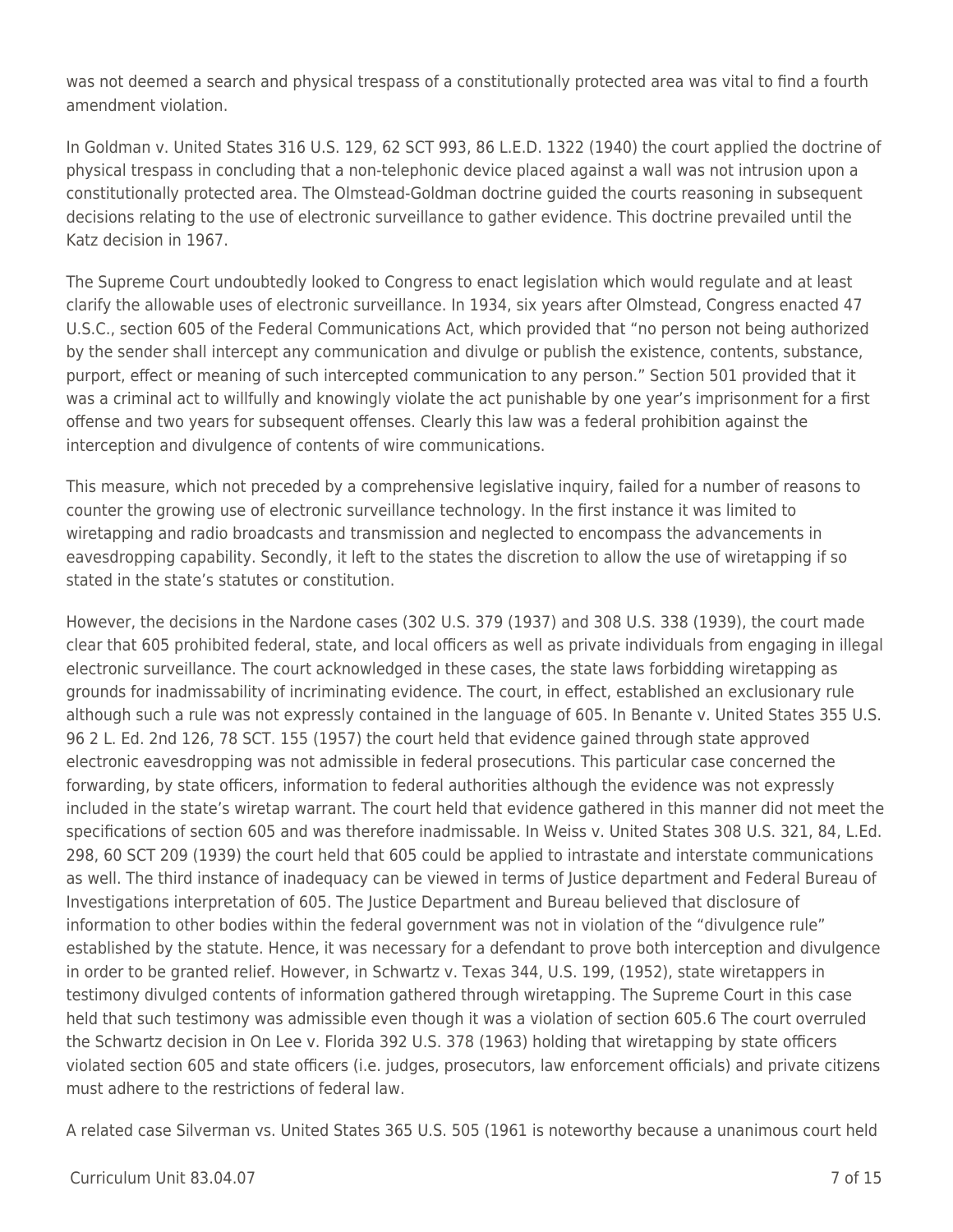that a spike microphone placed into a heating duct to overhear incriminating evidence was an illegal search and seizure. Moreover, the Katz v. United States 389 U.S. 347, 88 SCT. 507 19 L.ED. 2d 576 (1967) decision involves the placement of a microphone outside a public telephone to overhear incriminating evidence, constituted a violation of the privacy that the defendant "justifiably relied" upon while using the public telephone. The fourth amendment was cited in both cases as the basis for rights to privacy. The courts had eroded the Olmstead-Goldman doctrine and followed the reasoning of Brandeis in the dissenting opinion in Olmstead. The court held that the fourth amendment protected oral statements whether or not as Silverman indicated, physical intrusion upon the premises occurred. <sup>7</sup>

Section 605 was amended by title III of the Omnibus Crime Control and Safe Streets Act of 1968 outlining specific procedures for the use of electronic surveillance. This act authorized federal courts (judge of competent jurisdiction) to issue wiretap warrants in accordance with federal and state law at the request of the Attorney General when there is "probable cause" that an individual is, has, or is preparing to break any of the laws specified in the act. With respect to national security and reference to executive power, the statute is vague and avoids the question of whether the president has inherent constitutional power to authorize electronic surveillance without judicial approval. 8 The court in 1972, the Keith Case, U.S. District Court 407, U.S. 297 (1972) held that intelligence-related wiretapping requires a warrant where there is no reason to believe that there is foreign involvement. Title III set standards, optional for states which had more restrictive laws dealing with electronic surveillance and deemed illegal any wiretap conducted without adherence to the provisions set forth. The act provided that individuals could 1) sue for civil damages at the rate of \$100 a day for each day of illegal interception, use, or transfer of information from unauthorized interception, or \$1000 which ever is higher; 2) recover punitive damages; and 3) reasonable attorney fees and other associated costs.

The Connecticut Legislature passed electronic surveillance and wiretap statute requiring court orders effective in July 1971. Sections 54-41aÐ54-41S. This act pursuant to Title III provided for court-approved electronic surveillance only to the state police. This act repealed the previous law of 1899 dealing with electronic eavesdropping which read in part: It is a state crime for anyone to listen "to the transmission of telegraphic dispatches or telephone messages to which he is not entitled." (53-140 Connecticut General Statutes.) There are no reported cases of prosecution under this statute. The word entitled raises questions and the lack of legislative history furthers the ambiguity. The current Connecticut statute limits the use of electronic surveillance to state police while implicitly restricting local police departments from using electronic surveillance. Moreover, it requires the state's attorney to comply with 4th amendment requirements in it's application to a panel of three superior court judges. Individual who have been illegally tapped, bugged, etc. can 1) sue for civil damages against anyone who intercepts, discloses, or uses the communication and 2) can recover \$100 per day for each day of violation or \$1000 which ever is higher and 3) recover attorney fees and reasonably associated costs.

## *Conclusion*

Both the Federal Communications Act of 1934 and the Omnibus Crime Control and Safe Street Act of 1968 were major pieces of legislation used to control the use of electronic surveillance devices. Title III of the Safe Streets Act allowed wiretapping, bugging etc. under limited conditions and made it a tort to illegally engage in electronic surveillance—allowing the victim to recover damages. Some of the problems associated with admissible evidence under 605 have dissipated under Title III due largely to the warrant requirement. And most state laws have been updated to conform with the limitations of Title III.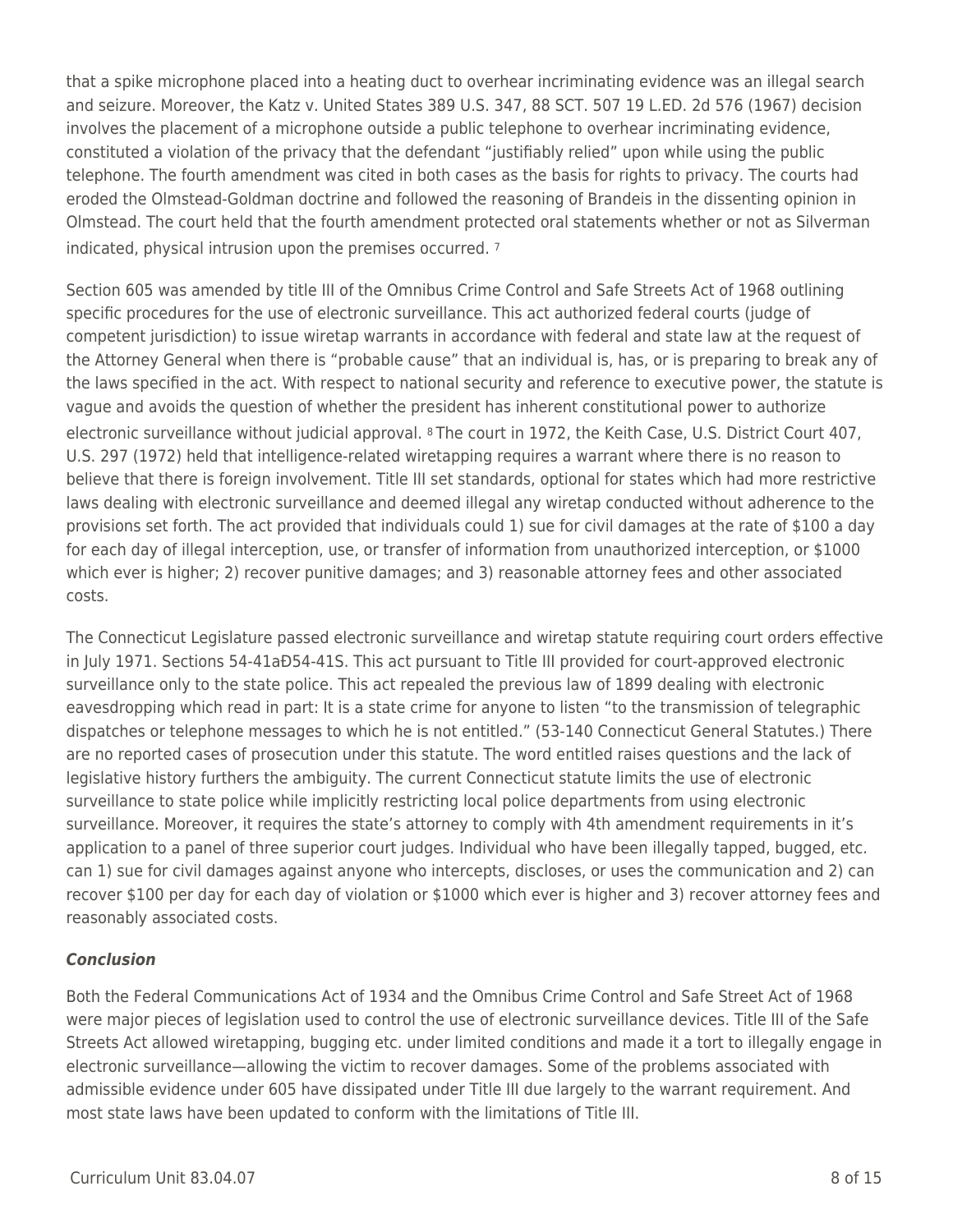The Supreme Court in disallowing illegally obtained evidence, has been instrumental in forging adherence to 4th amendment restrictions to invasions of privacy in a long line of decisions dating back to 1928. The 14th amendment also has been prominent in these decisions.

One area which has not been dealt with completely involves the presidential authority to authorize electronic surveillance. Readers should view the Foreign Intelligence Surveillance Act of 1978. It makes apparent that there may be sensitive matters concerning the National Security whereby the presidency possesses the discretion to authorize intelligence gathering of foreign embassies, countries, individuals, etc. It is clear, that the wording is meant to discourage the use of electronic surveillance against private U.S. citizens.

## *The New Haven Wiretap Case*

A series of five Journal Courier articles began on January 24, 1977 revealed that instances of wiretapping was conducted between 1966-1971 in New Haven. There is little doubt, according to the New Haven Board of Police Commissioner's Report on illegal wiretapping (1978), and the articles of Houlding, that electronic surveillance was conducted by the New Haven Police Department in cooperation in some instances, with the FBI, and aided by the local telephone company. Wiretapping was conducted using pen registers and tape recorders. 9 A civil case in federal court relative to this matter is presently pending which should yield readily available information.

## *Lesson Plans*

Lesson 1

## *Objective The student will be able to state values and to analyze them and the values of other students as it relates to the issue of individual privacy.*

*Materials* teacher constructed survey—writing tools, chalk, blackboard.

## *Procedure* Teacher—

- 1. Administers survey
- 2. Tabulates responses on the board
- 3. Uses responses to initiate discussion or written responses.

Same questions relating to values clarification:

1. What did the driver do?

2. What do you think were the authorities reasons for wanting to administer a blood test even though the driver was hurt and unconscious?

3. What do the reasons you gave tell about what is important to them?

4. If you were the driver how would you feel if you were given a blood test without knowing about it?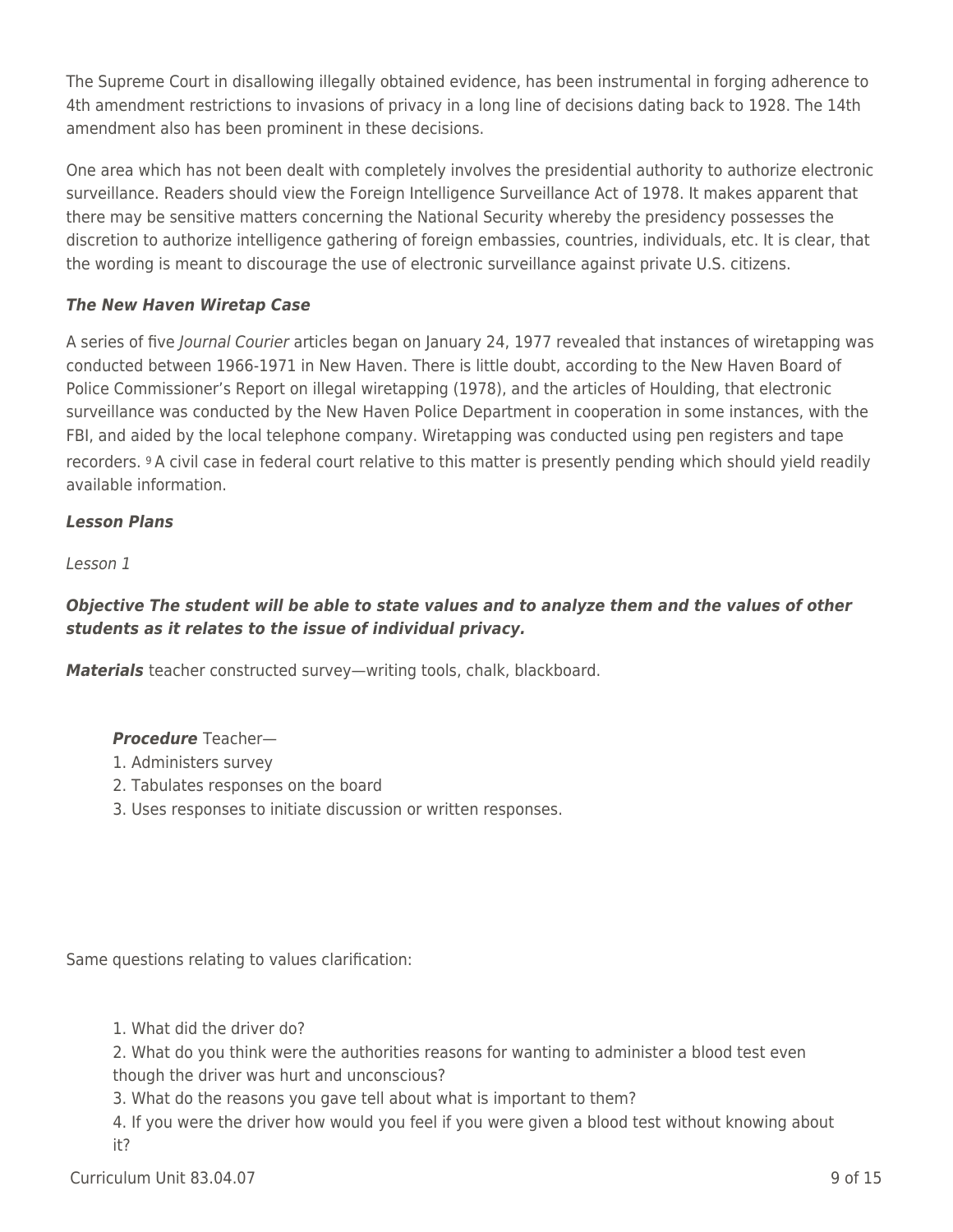5. What does this show about what you think is important?

6. What is the difference between your thinking and those of the authorities? How are they the same?

## *Survey*

The following items are designed to find out how you feel and think about personal rights to privacy. Write A if you agree with the statement— SA if you strongly agree, D if you disagree and SD if you strongly disagree and U if undecided.

1. A driver responsible for a serious accident should be given a blood test even if he is unconscious to see if he is drunk.

2. Police in New Haven and other cities have a right to listen to telephone conversations only when they have reasons to believe that a crime is involved.

3. Telephone companies should have a right to say no to police officers who want them to listen in on telephone conversations.

4. It is alright for a parent or teacher to secretly tape record a child or students' conversations.

5. The people across the street have a right to use binoculars to watch people in my house if they wish.

6. People should never be stopped by police and searched unless the police has eyewitnesses to the crime.

7.  $\Box$  Young people who commit crime seem to always get off easy.

8. The police should have the right to use my house or parent's car if it helps them stop or solve a crime.

9. People in this country have really never had to worry about being watched by police.

10. The press should tell people everything they hear even when they are not sure that some of the information is true.

11. People arrested for committing serious crimes should be forced to tell the truth.

12. The only person who should have the authority to allow someone to listen to another's conversation is the president.

13. The Constitution of the U.S. has rights which protect citizens.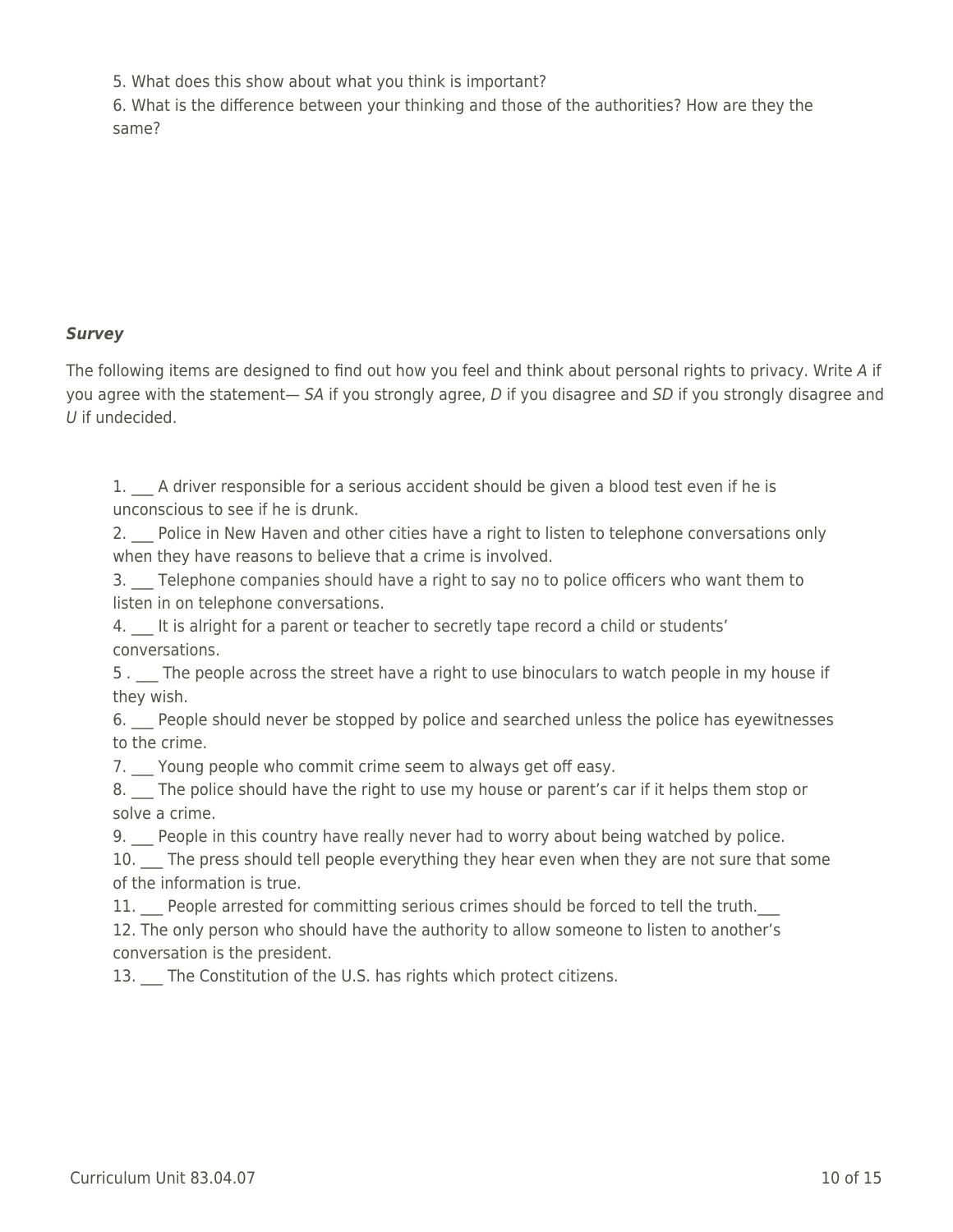## *Lesson Plan*

Lesson 2

**Objective** Students will develop constitutional provisions which address issues relating to privacy with particular reference to item (s) on the survey.

*Materials* paper, writing tools, chalk, blackboard, surveys

*Procedure* Students select item which they find problematic and design provision or law which deals with the issue. Students should be told to consider specific criterion in their writing, for instance, precision in wording, acceptability by majority, consequences of enforcement or non-enforcement, possible or real conflicts with existing laws, possible historical references, means of enforcement, alternative ways of dealing with the matter, and extent of jurisdiction, etc. Students should then write the provisions, allowing the teacher to circulate about the clarifying issues and suggesting modes of written expression.

#### *Lesson Plan*

Lesson 3

**Objective** Students are given opportunity to examine aspects of the U.S. Constitution to gain knowledge of the Bill of Rights and criminal procedure as background for future assignments. Students should compare the following laws with the laws which they have devised for comparison and contrasts. Further, students should be able to apply criterion established for the writing of this law to those in the Constitution and to identify the areas of conformity or non-conformity. Hence students will draw conclusions about the manner in which laws are constructed and the probable causes of ambiguity.

*Materials* Handout which consists of Constitutional laws of criminal procedure and privacy.

**Procedure** Teacher asks students to take out laws which they have constructed. Teacher reviews criterion with class telling them to be aware of them when reading laws of the U.S. Constitution or other students. Teacher collects student products and handout sheet. Teacher and student read it over for clarification purposes then reads some of the products. Students should identify which law on the sheet has to do with the same issue stated. Teacher and student should apply criterion to both "laws" to state contrasts, comparisons, adequacy, etc.

## *Suggested Handout*

1. People have a right to not have their persons, houses, papers, and effects unreasonably searched or seized by the federal government.

2. Search warrants and arrest warrants can be issued to federal officers only on probable cause. The officer seeking the warrant must swear or affirm that the information he is giving in order to receive the warrant is true. 4th amendment.

3. The federal government may not suspend the writ of habeas corpus ("you have the body") for persons whose freedom is limited by federal power. There is one exception. The writ may be suspended if 1) there is either rebellion or invasion, 3) during such rebellion or invasion the public safety requires its suspension. (Art. 1 Sec. 9.)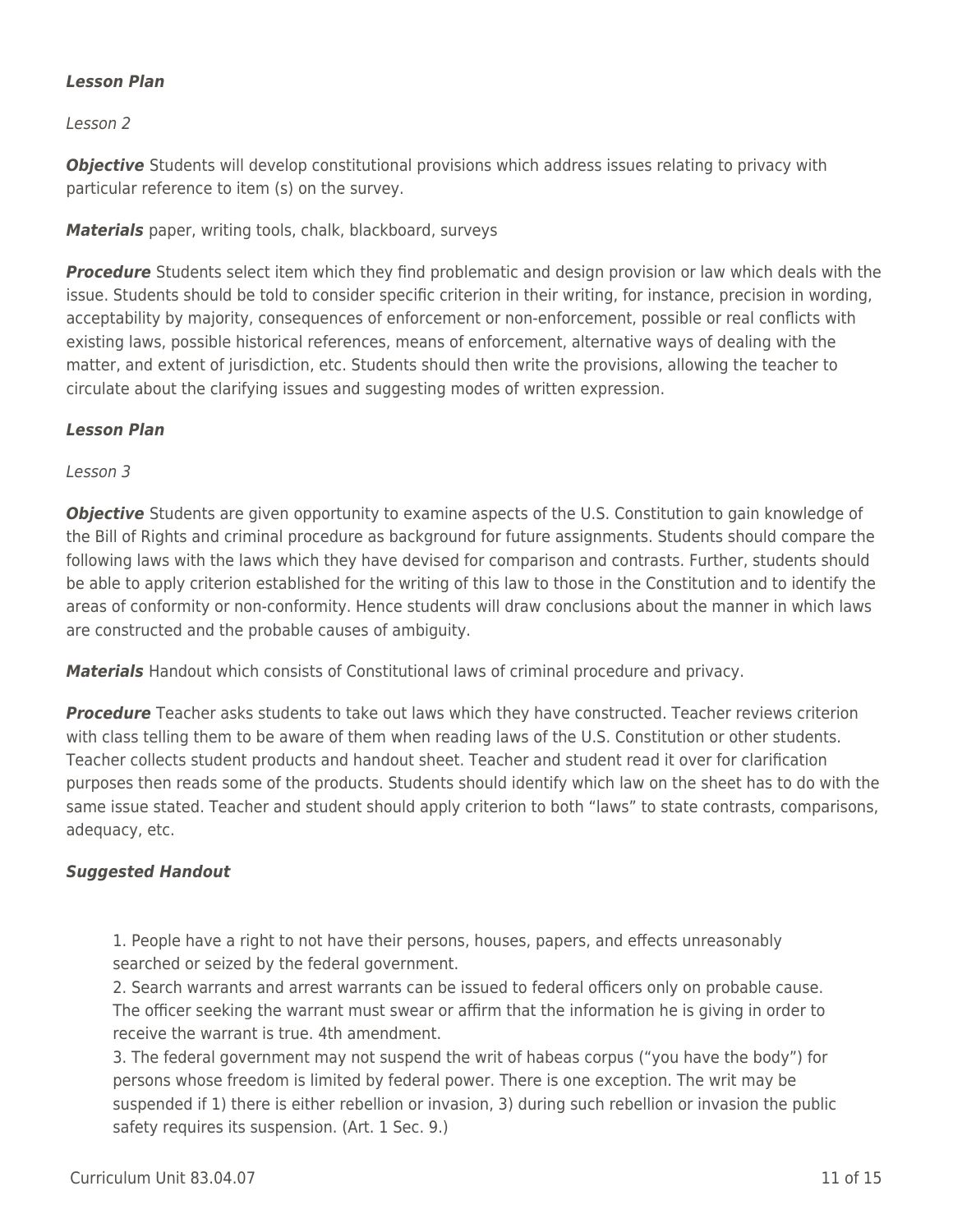4. A search warrant or arrest warrant issued to a federal officer must specifically describe the place to be searched or the person or things to be seized. (4th amendment)

5. No person charged with committing a federal crime may be placed in jeopardy more than once for the same offense. (5th amendment)

6. No person may be forced by the federal government to be a witness against or incriminate himself (5th amendment)

7. The federal government may not deprive any person of his life, liberty, or property, except with due process of law. (5th amendment)

8. A person charged with a federal crime is entitled to be informed of the nature and cause of the charges against him and to be confronted with the witnesses against him. (6th amendment)

9. A person charged with a federal crime has the right to have the assistance of counsel for his defense. (6th amendment)

10. No state may deprive any person of his life, liberty, or property, except by due process of law. (l4th amendment)

11. No state may deny anyone in it's jurisdiction the equal protection of the laws. (14th amendment)

12. The federal government may not take away from any citizen the freedom of speech. (1st amendment)

13. People have a right to peacefully gather to protest. (1st amendment)

## *Lesson Plan*

Lesson 4

*Objective* Students will be provided with information and will be asked to hypothesize and role play.

*Materials* Blackboard, paper, writing tools

**Procedure** After discussing the concepts which underlay civil rights, students are asked to select 1-3 of the rights they find most essential in an open society and to imagine that they did not exist. Students list one problem which could arise for each right. Teachers could role-play or allow the students to stage a circumstance involving the presence and absence of these rights and possible consequences.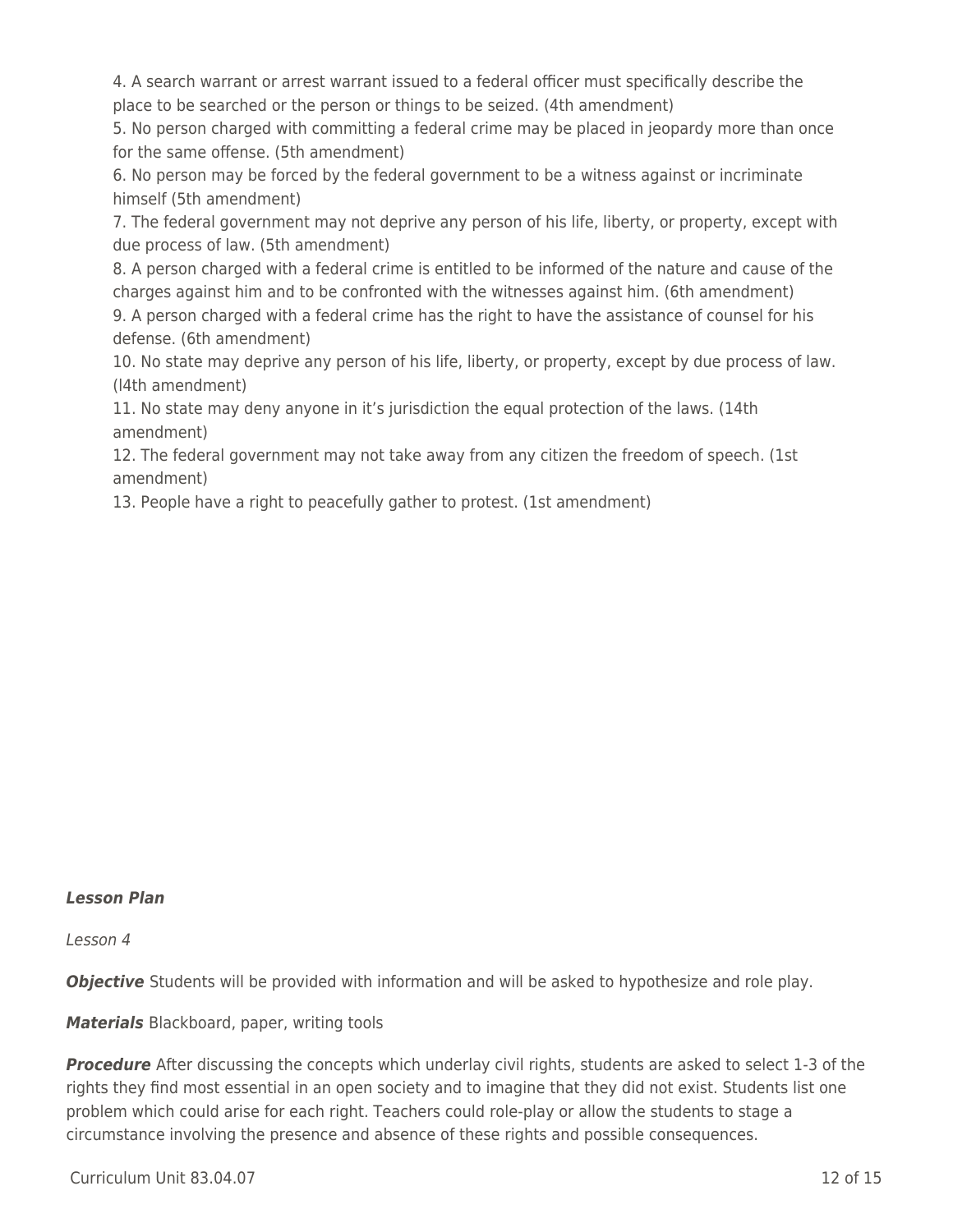Teachers could prepare questions which elicit responses that Predict outcomes, specifically in a society when rights were continually violated or non-existent. This can be a written or discussion assignment.

## *Sample Questions*

1. Can you think of a society or situation where a person's rights are limited?

2. Do you think people are better/worse off? Why?

3. Over a period of time what changes negative or positive may result?

4. What do you think citizens would have to do in a situation where no rights were recognized? Why?

5. How did you feel when ? (role-players)

## **Notes**

1. See Connecticut Constitution.

2. See Laird v. Tatus 408 U.S. 1 (1972 Note the letters U.S. indicate that this case was decided by the United States SuPreme Court, and can be found in the United States Reports. The numbers indicate the case is located in volume 408 of the U.S. reports at page 1, and it was decided in 1972.

3. It would certainly be useful to review opinions and decisions of Rowe v. Wade 410 U.S. 113 and Griswold v. Connecticut, 381 U.S. 479.

4. See Frank G. Carr— History of Electronic Surveillance, Alan F. Westin-Privacy and Freedom, and Richard Blum— Surveillance and Espionage in a Free Society for a further description of the technology employed in electronic surveillance matters.

5. The Central Intelligence Agency can operate in the United States by way of a Presidential directive issued December 4, 1981.

6. Other related cases include U.S. V. Coplon 342 U.S. 920 (1952) and Berger v. New York 388 U.S. 41 (1967).

7. See also Wong Sun v. United States 371 U.S. 471 (1963).

8. See Alderman v. United States 394 U.S. 165 (1969), U.S. v. Butento 494 F 2nd 593 (1974), (note this citation means that this case can be found volume 494 of the Federal Reporters, Second Series at page 593 and was decided by the United States Courts of Appeal) Giordano v. United States 394 U.S. 310, 313 (1969), Ivanov v. U.S. 419 U.S. 881 (1974), and Zweibou v. Mitchell 516 F. 2nd 594 (D.C. Cir. 1975).

9. See Scott v. United States 436 U.S. 98 (1978) and Dalia v. United States, 441 U.S. 238 (1979)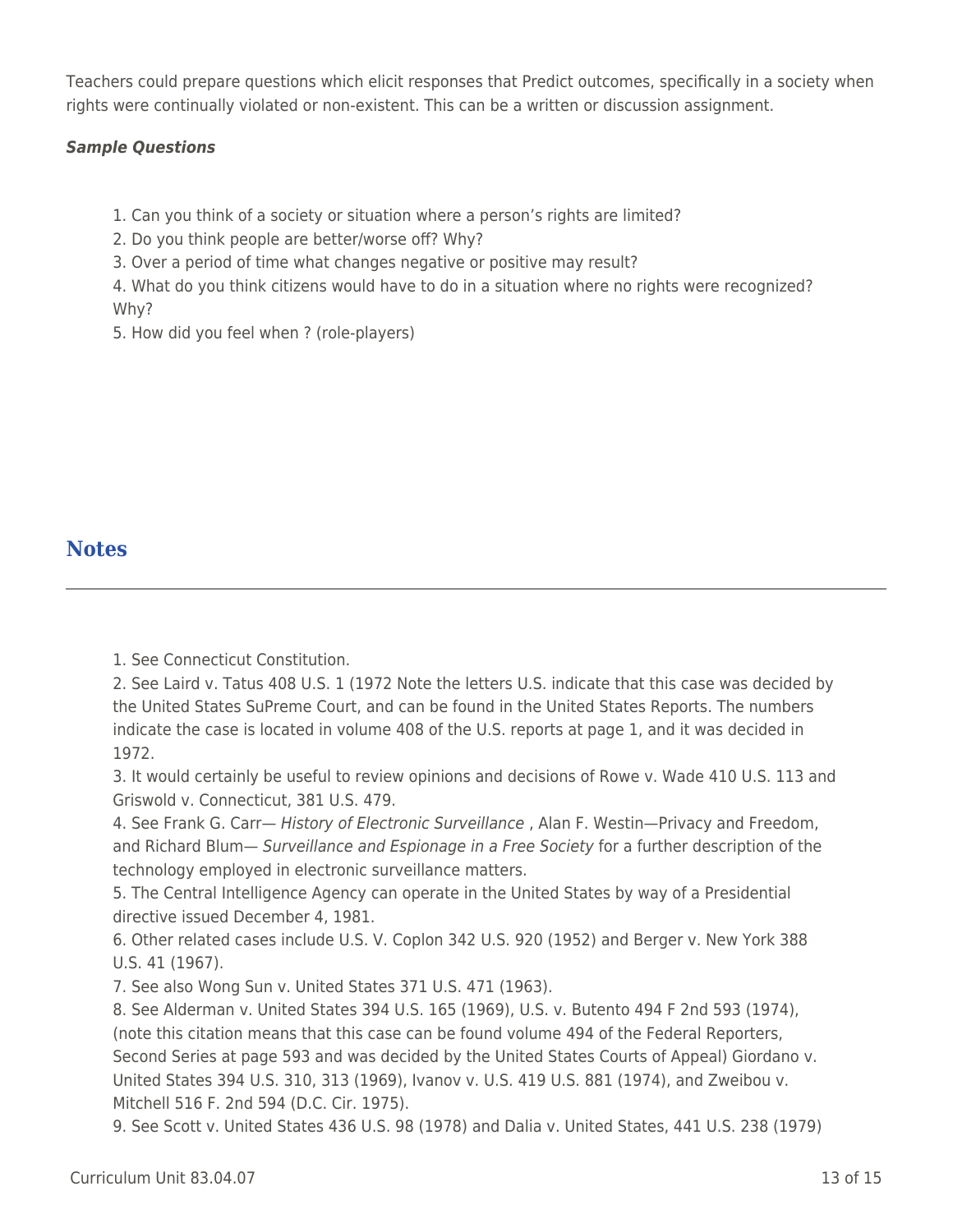Also teachers should read United States v. New York Telephone Co. 434 U.S. 159 (1977). Teachers should read the Majority and Minority Reports of the National Wiretap Commission. (1976) which examines and analyzes the effectiveness of Title III.

# **Bibliography**

1. Morgan, Richard. Domestic Intelligence . Austin, London, Texas: University of Texas Press, 1980.

2. Theoharis, Athan. Spying on Americans . Philadelphia: Temple University Press, 1978.

3. Carr, G. James. The Law of Electronic Surveillance . NY , NY; Clark Boardman Co., Ltd., 1977.

4. Long, Edward. The Intruders . NY, Washington, London: Frederick A. Paeger, 1966.

5. Miller, Arthur. The Assault on Privacy Computers, Data Banks, Dossiers , Ann Arbor Michigan: The University of Michigan Press, 1971.

6. Blum, Richard. Surveillance & Espionage in a Free Society . NY, London: Praeger Publishers, 1972.

7. Creamer, J. Shane. A Citizen's Guide to Legal Rights . NY, Chicago, San Francisco: Holt, Rinehart & Winston, 1971.

8. Breckenridge Carlyle, Adam. The Right to Privacy . Lincoln, Nebraska: University of Nebraska Press, 1970.

9. Davis, David Brion. The Fear of Conspiracy Images of Un-American Subversion from the Revolution to the Present . Ithaca and London: Cornell University Press, 1971.

10. Gunther, Gerald. Constitutional Law Cases and Materials . Foundation Press, Inc. Mineola, NY, 1975.

11. Wise, David. The American Police State the Government Against the People . New York: Ramdom House, 1976.

12. Westin, Alan F. Privacy and Freedom . New York: Atheneum, 1970.

13. Garrow, David J. The FBI and Martin Luther King Jr. From "Solo " to Memphis . New York, London: W.W. Norton & Co., 1981.

14. Donner, Frank. The Age of Surveillance the Aims and Methods of America's Intelligence System . New York: Vintage-Ramdom House, 1981.

15. Hoffman, Daniel and Halperin, Morton H. Freedom vs. National Security Secrecy & Surveillance. New York, London: Chelsea House, 1977.